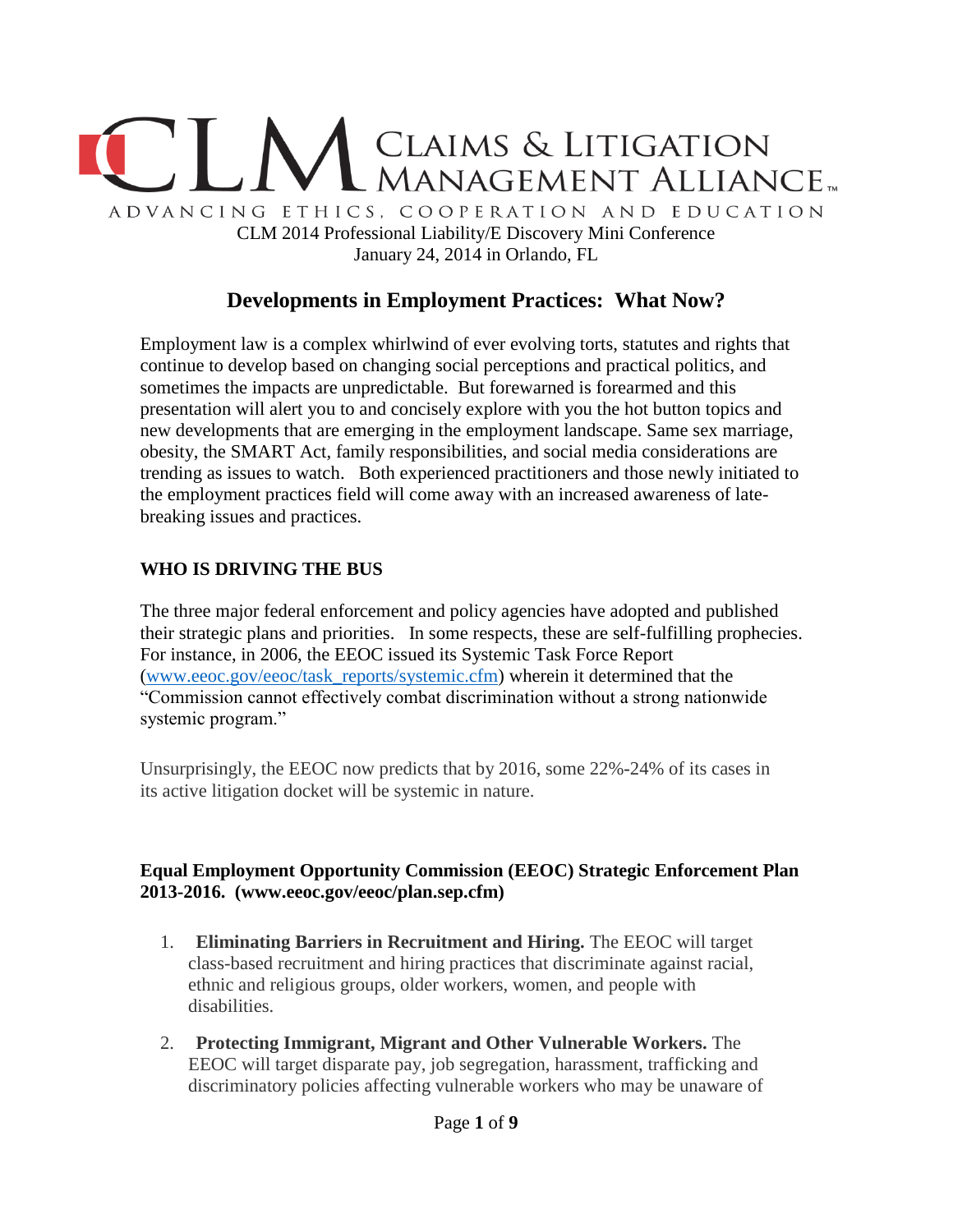their rights under the equal employment laws, or reluctant or unable to exercise them.

- 3. **Addressing Emerging and Developing Issues.** The EEOC will target emerging issues in equal employment law, including issues associated with significant events, demographic changes, developing theories, new legislation, judicial decisions and administrative interpretations.
- 4. **Enforcing Equal Pay Laws.** The EEOC will target compensation systems and practices that discriminate based on gender.
- 5. **Preserving Access to the Legal System.** The EEOC will target policies and practices that discourage or prohibit individuals from exercising their rights under employment discrimination statutes, or that impede the EEOC's investigative or enforcement efforts.
- 6. **Preventing Harassment Through Systemic Enforcement and Targeted Outreach.** The EEOC will pursue systemic investigations and litigation and conduct a targeted outreach campaign to deter harassment in the workplace.

If employers are feeling bullied by the EEOC and its agenda, they can take a little bit of comfort (glee even?) at the recent example of pushing back against the EEOC – *EEOC v. Peoplemark, Inc.* NO. 11-2582 ( $6<sup>th</sup>$  Cir. Oct. 17, 2013). The Sixth Circuit upheld an award of \$750,000 in attorney fees for a prevailing employer in the EEOC's case for discrimination based on criminal background checks.

# **Department of Labor (DOL) Strategic Plan**

**[\(www.dol.gov/\\_sec/stratplan/StrategicPlan.pdf\)](http://www.dol.gov/_sec/stratplan/StrategicPlan.pdf)**

- Prepare workers for good jobs and ensure fair compensation
- Ensure work places are safe and healthy.
- Assure fair and high quality work life environment.
- Secure health benefits and, for those not working, provide income security. o nb – one selected measure is reemployment within two years
- Produce timely and accurate data on economics and conditions of workers and their families.

# **National Labor Relations Board (NLRB)**.

NLRB has become increasingly active and political particularly in the advent of expanded communications and social media. National Labor Relations Act (NLRA) can apply to non-union employers. 29 U.S.C. § 157. Activities engaged in for the purpose of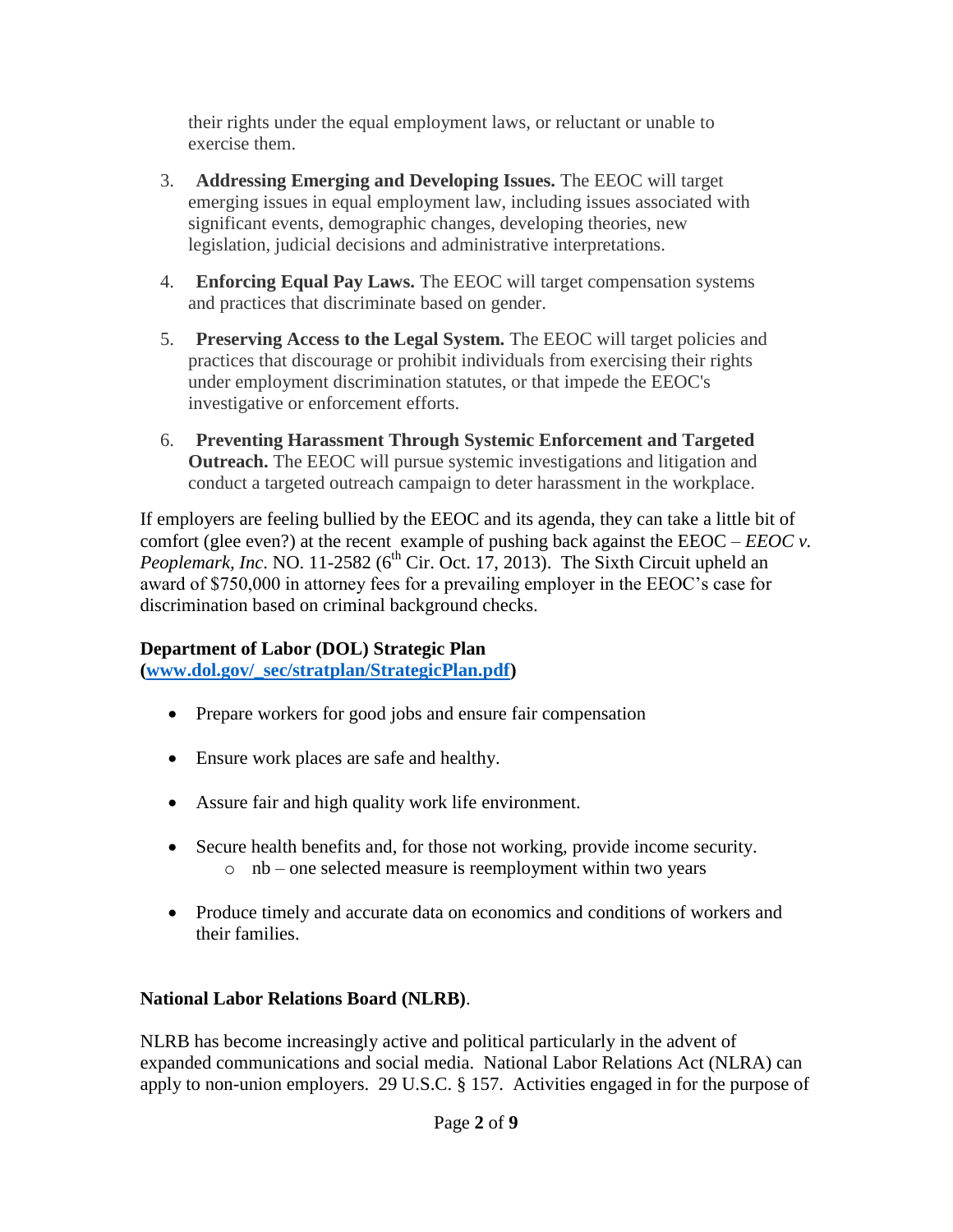collective bargaining or other mutual aid or protection are covered. *Federal Security, et. al*., 359 NLRB No. 11 (Sept. 28, 2012).

With a new General Counsel recently confirmed, a sufficiently constituted Board and a new mobile app available for making complaints, expect significant activity regarding the right and ability to organize in the areas of social media and confidentiality.

# **DEVELOPMENTS AND TRENDS**

# **Lies, Damn Lies and Statistics – where liability is trending most**

# **Most costly types of Harassment and Discrimination settlements (http://www.eeoc.statistics.enforcement)**

\$177M – *Retaliation claims*. These can survive even if the underlying discrimination claim does not.

- *Westendorf v. West Coast Contractors of Nevada, Inc.*, No. 11-16004 (9<sup>th</sup> Cir. Apr.1, 2013). Offensive conduct insufficient to create a hostile work environment by sufficient factual questions still remain about whether termination was in retaliation for complaints.
- *Summa v. Hofstra Univ.,* No. 11-1743 (2d Cir. Feb. 21, 2013). Plaintiff failed to support her claim of sexual harassment yet could pursue retaliatory termination claim.

\$139M – *Sex related claims*. This is discussed more thoroughly below.

\$103M *– Disability related claims*. Litigation seems to focus on whether employers are meeting their responsibility to make reasonable accommodations and engage in the interactive process. The Fifth Circuit recently went to so far as to state that there is not even a nexus required between the requested accommodation (in this case, onsite parking for an employee with osteoarthritis) and essential job functions. *Feist v. Louisiana,* No. 12-31065 ( $5^{\text{th}}$  Cir. Sept. 13, 2013).

\$101M – *Race related claims*. One area of systemic attack has been to attack criminal backgrounds checks as having a disparate impact on race. This is discussed more thoroughly below.

\$92M - *Age related claims*.Age discrimination charges have increased by 50% with the EEOC since 2000. Query whether the graying of America is going to feed this increase.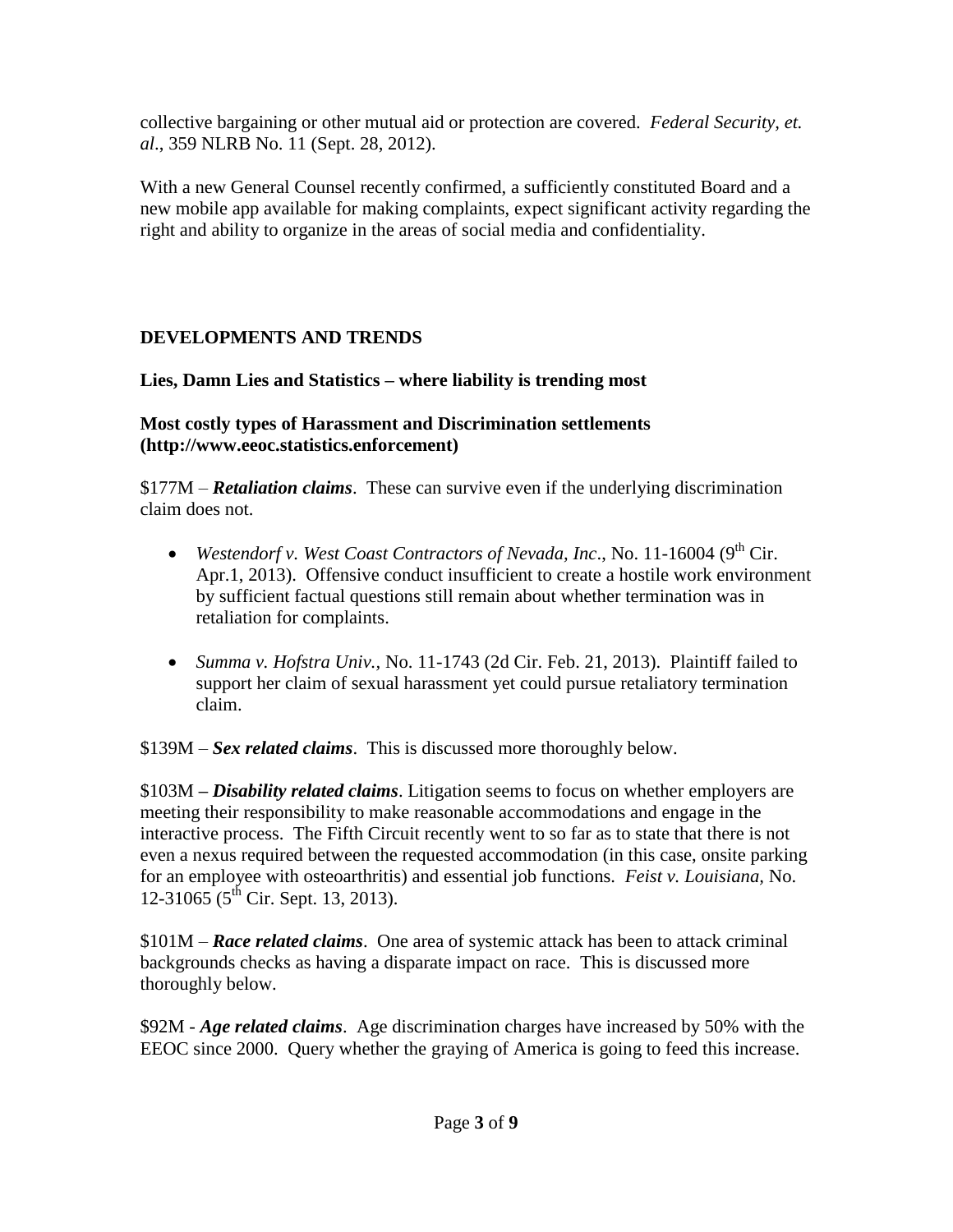## **Leading the nation in H&D charges – 35.8%**

- Illinois 5490 (7<sup>th</sup> Circuit)
- Georgia 5903(11<sup>th</sup> Circuit)
- California 7399 (9<sup>th</sup> Circuit)
- Florida 7940 ( $11<sup>th</sup>$  Circuit)
- Texas 8929 ( $5^{th}$  Circuit)

### **Implementing** *Windsor.*

*U.S. v. Windsor*, 133 S.Ct 2675 (2013) did not hold that same sex marriage was the law of the land. It did hold that Section 3 of the Defense of Marriage Act violates the equal protection clause of the US Constitution by failing to recognize those same sex marriages valid under state laws, thus creating a subset of unequal marriages. Federal laws must recognize and provide equal benefits to valid same sex marriages.

- Revised Rule 2013-17 Recognizes all legal same sex marriages performed in any of the 50 states, District of Columbia, US territories or foreign countries. This is also known as a "state of celebration" rule.
- DOL Family Medical Leave Act. Revised its Filed Operations Handbook to state the "[s]pouse means a husband or wife as defined or recognized under state law for purposes of marriage o the state where the employee resides, including common law marriage and same sex marriage." This is the "state of domicile" rule. See also Fact Sheet #28.
- DOL Employee Benefit Plans. Plans should use the state of domicile rule to determine validity.
- Some employers are preferring not to distinguish or vary from state to state.
- The Employment Non-Discrimination Act (ENDA). Essentially, this is legislation to extend Title VII like protection to sexual orientation and gender identity classes. This is not an interpretation or mandate of Windsor as much as a logical outgrowth of both that decision and the growing social acceptance of same sex orientation and gender identity. While many employers may be sympathetic and/or accepting of this development, the idea of more federal enforcement, particularly when an employer may not even be aware of the potential litigants protected characteristic, may meet with resistance. Additionally, the religious protection questions that are arising under ACA and the rights of private employers to abide by their religious conscience and dictates, is going to result in a multiplicity of litigation as these two values collide.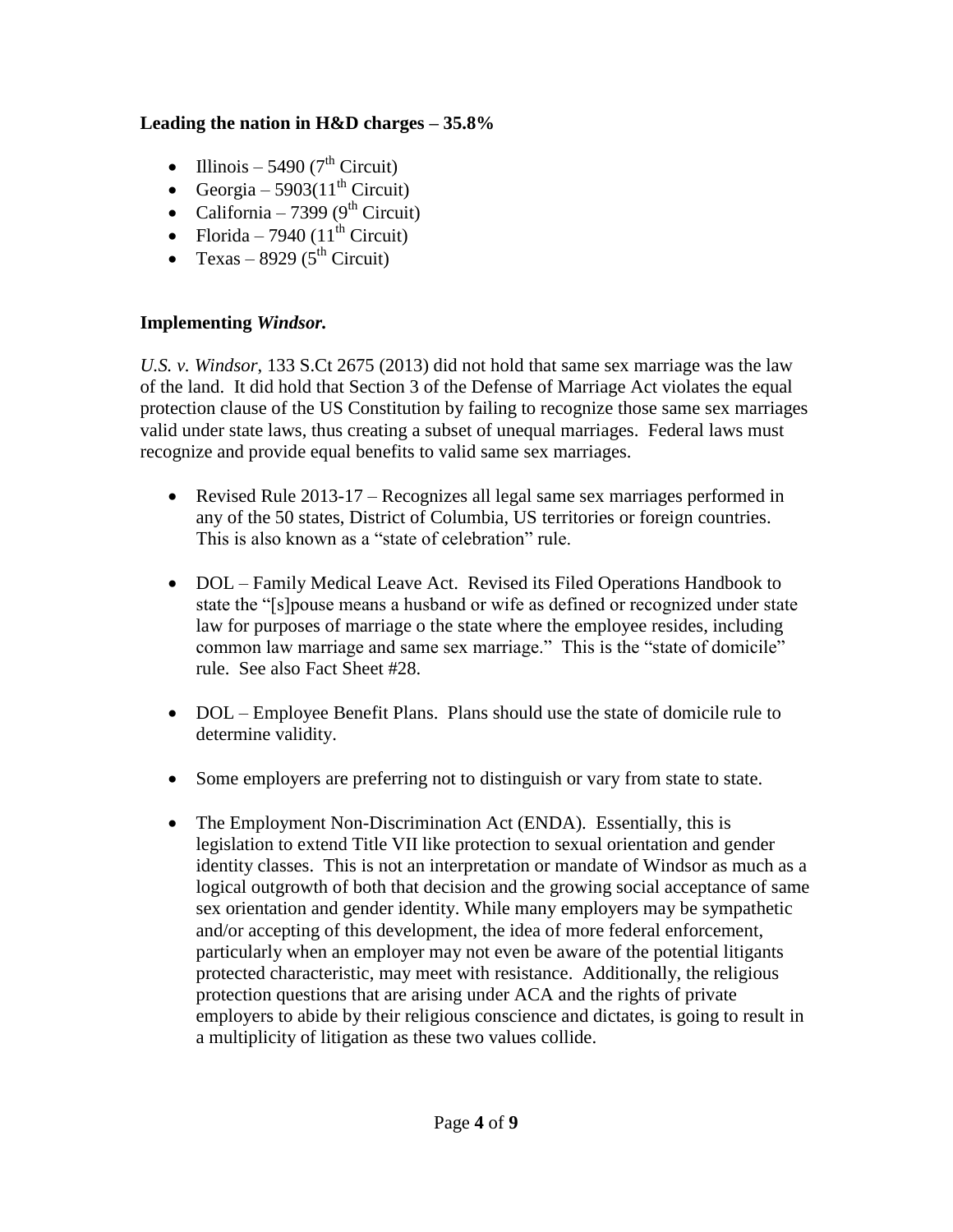## **Pregnancy/Family Responsibility laws.**

We continue to see a trend in greater protection for pregnant workers

- New York City. Amended to Administrative Code of the city of New York requiring employers with four or more employees to provide reasonable accommodations to pregnant workers, such as bathroom breaks, assistance with manual labor, and periodic rest for those who stand for long periods. Provides private right of action.
- San Francisco Family Friendly Workplace Ordinance. Intended to remove stigma from requests for flexible policies. Employees have the right to request flexibility and employers must show undue hardship in order to deny.
- Maryland. Reasonable Accommodations for Disabilities Due to Pregnancy Law. Employers with at least 15 employees must provide accommodation unless it presents an undue hardship. Possible accommodations include changing job duties or work hours or switching work areas.

This issue may be winding its way into Supreme Court jurisprudence. *Young v. United Parcel Service*, 707 F.3d 437  $(4<sup>th</sup>$ . Cir. 2013) is on petition before SCOTUS and SCOTUS has requested briefing on the position of the solicitor General. The plaintiff sought light duty upon physician restriction on lifting post in vitro infertilization pregnancy. UPS denied light duty on basis that pregnancy is not itself a disability under the ADA. Fourth Circuit upheld summary judgment on basis that the UPS policy is gender neutral and not pregnancy related – UPS denied light duty to other "off the job" injuries. That is, it is "pregnancy blind."

### **Criminal Background checks and race**

In 2012, the EEOC issued guidance to employers about the use of background checks, indicating that the agency was watching the issue closely. A number of suits followed alleging an unlawful employment practice due to the alleged disparate impact in African-Americans.

*EEOC v. Freeman*, RWT 09cv2573 (Maryland August 9, 2013). Judge points out numerous holes in the theory, including the "Hobson's Choice" of liability for criminal conduct it should have prevented or screening criminal backgrounds. Moreover, a disparate impact case must be carefully focused on the specific practice impacting a prohibited factor. "Careful and appropriate use of criminal history information is an important, and in many cases, essential part of the employment process of employers throughout the United States.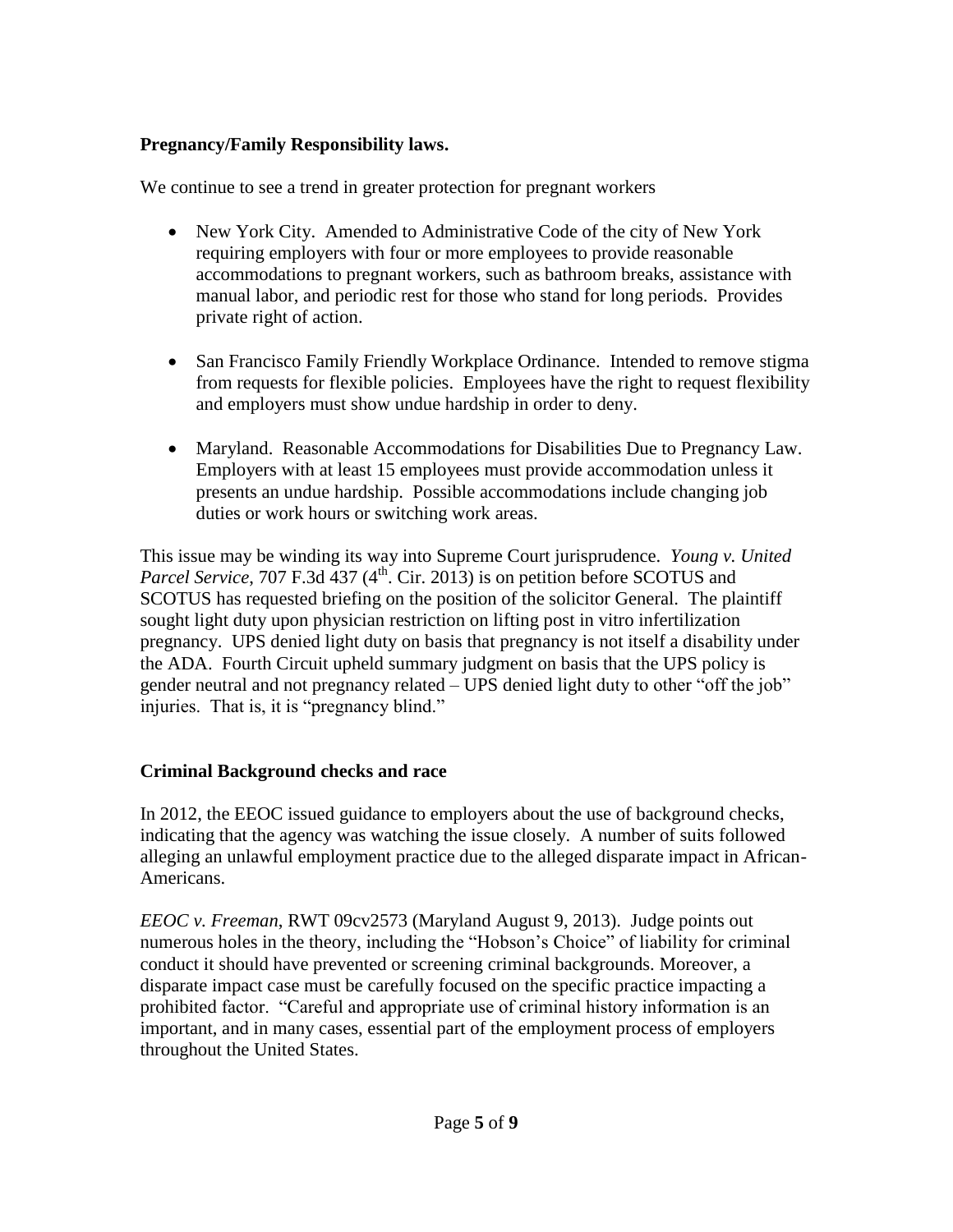#### **Religious Accommodation**

#### *Accommodating rights of employees*

*EEOC v. Abercrombie & Fitch*, No. 11-5110 (Oct. 1, 2013)  $10^{th}$  Cir. Who bears the duty of requesting accommodation for religious belief? This is one of a number of Abercrombie cases brought by the EEOC over the conflict between Abercrombie's "Look Policy" and Muslim women wearing Hijabs. In this particular case, the applicant did not ask for accommodation because she did not understand there would be a conflict but the employer had superior knowledge that there would be and thus discriminated by not hiring her without opportunity for accommodation.

*Adeyeye v. Heartland Sweeteners, Inc., No.* 12-3820 (July 31, 2013) 4<sup>th</sup> Cir. Both a request case and reasonable accommodation case. Plaintiff had requested four weeks of leave to attend his father's funeral in Nigeria. He told employer that his failure to attend the rites would result in spiritual death for him and his family. Leave not granted and he was fired upon return. Court held both that the references to rites and ceremonies was sufficient to notify of the need for accommodation, and rejected employer's position that any inconvenience at all was sufficient to satisfy the "de minimis" standard for undue burden.

### *Accommodating the rights of employers*

Currently on petition before SCOTUS are *Autocam Corp. v. Sebelius*, No. 12-2673 (6<sup>th</sup>) Cir. Sept. 17, 2013) and *Sebelius v. Hobby Lobby Stores*, 723 F.3d 1114 (10<sup>th</sup> Cir. 2013). These cases question the ability of the federal government to impose upon private employers the HHS mandate to provide birth control to employees in violation of their sincerely held religious beliefs in light of the Religious Freedom Restoration Act (RFRA). Although we can expect the Court to accept certiorari of one or both cases, there are standing issues raised as well.

### **EVOLVING MEDICAL ISSUES**

Keep an eye out for what is happening in Workers Comp developments. They are often dealing with medical issues before the issues evolve into discrimination and other accommodation issues such as ADA

### **Obesity as a disability**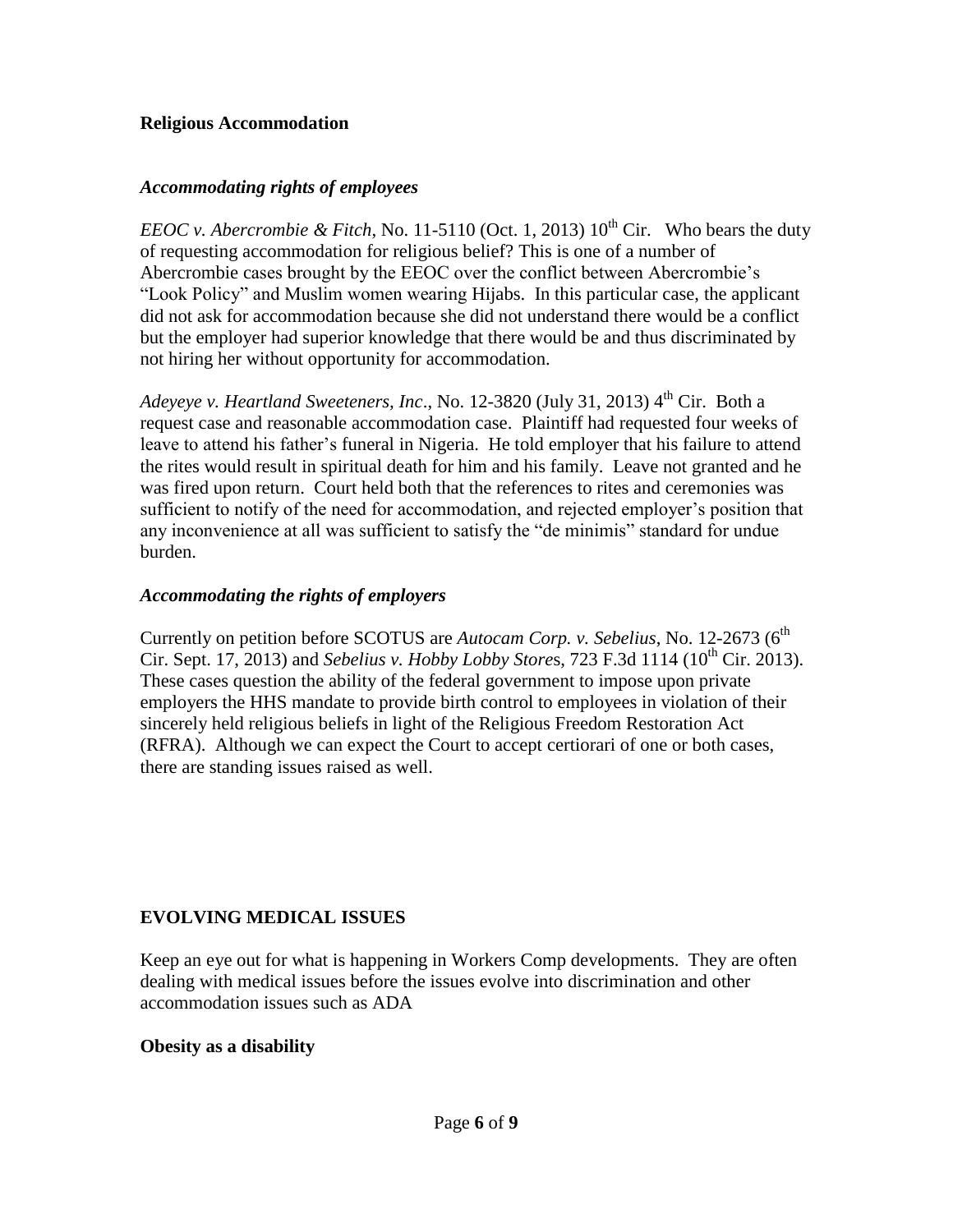"Our AMA recognizes obesity as a disease state with multiple pathopsychological aspects requiring a range of interventions and advance obesity treatment and prevention." 6/18/2013. How will this upgrade form a condition to a disease impact the employment force given that some 30% of the general public is overweight.

Workers Compensation has been dealing with this issue well before it has reached the area of ADA law and discrimination claims.

- *SAIF v Sprague*, 346 Or. 661, 217 P.3d 644 (2009) Oregon Supreme Court orders gastric bypass as treatment for an on the job ankle injury.
- **•** *Renner v. AT & T*, unpublished opinion from New Jersey. Plaintiff is entitled to Worker's Comp widow's benefits after spouse dies from a pulmonary embolism attributed in part to sedentary job.
- *Pennington v. Wagner's Pharmacy*, 2012-CA-000573-MR (July 12, 2013) Kentucky. Plaintiff may proceed with her disability discrimination claim under state law, which is guided by federal law, after establishing that her morbid obesity had an underlying physiological component and interruption of major life activity.
- *Whittaker v. America's Car Mart.* A case to watch this Plaintiff files Complaint in Eastern Dist. of Missouri for disability discrimination based on obesity within weeks of the AMA policy adoption.

# **Medical marijuana.**

Twenty-one states and the District of Columbia have adopted medical marijuana laws, but it is still a Schedule 1 drug under the Federal Controlled Substance Abuse Act. [http://www.norml.org/legal/medical-marijuana.2.](http://www.norml.org/legal/medical-marijuana.2)

Employers generally not required to accommodate medical marijuana. *See Roe v. TeleTech Customer Care Management, LLC*, 171 Wn.2d 736, 257 P.3d 586 (2011). The Colorado constitutional amendment explicitly states that employers are not required "to permit or accommodate the use, consumption, possession, transfer, display, transportation, sale or growing of marijuana in the workplace or to affect the availability of employers to have policies restricting the use of marijuana by employees."

But again, Workers Compensation has been dealing with this issue for a while.

*Hopkins v. Uninsured Employees Fund*, 359 Mont. 381, 251 P.3d 118 (2011). Employee who smoked marijuana before feeding the bears at Great Bear Adventures was attacked and mauled by bears. Court ruled that he was entitled to Worker's Comp because, while "mind bogglingly stupid" to smoke marijuana before feeding bears, marijuana was not the major contributing cause as bears are equal opportunity maulers.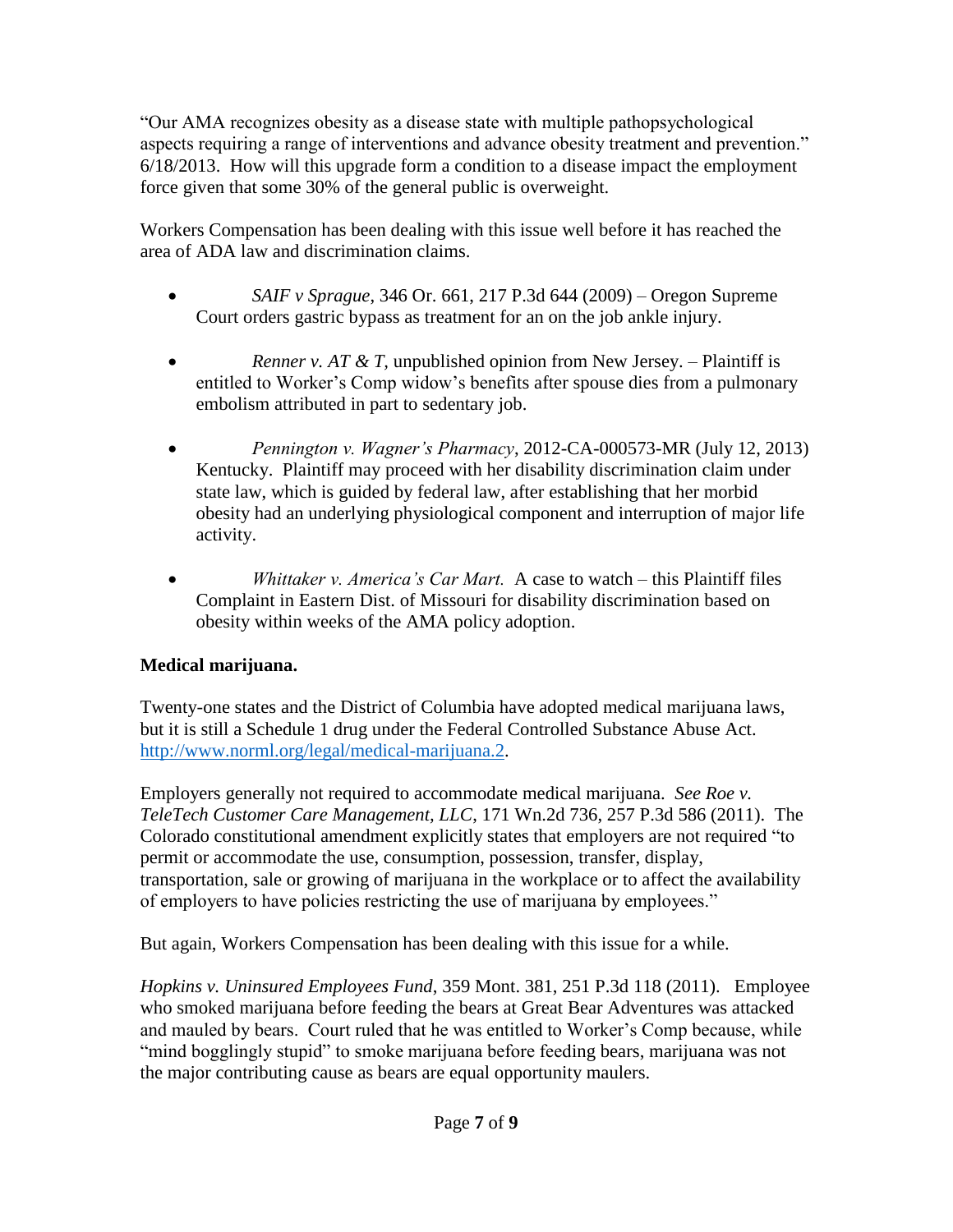### **SMART Settlements**

There are important modifications to the Strengthening Medicare and Repaying Tax Payers Act that practitioners need to keep in mind when dealing with plaintiffs who are covered or may be covered under Medicare.

- Access to Information
- Pre Settlement Lien Demands
- Minimum Values established
- Penalty Modifications
- Statute of Limitations

## **SOCIAL MEDIA EVOLUTION**

This is a rapidly evolving area. The existence of social media such as Facebook, Tumbler and other social sites results not only in healthy social interaction but also negative behavior such as harassment, negative statements about employers and their practices, and the possibility of revealing confidential information that is impossible to recover once it is disseminated.

#### **NLRB and discipline considerations**

No protection for individual gripes on social media*. Tasher Healthcare Group d/b/a Skinsmart Dermatology*, NLRB Div. of Advice, No. 04-CA-094222 (May 8, 2013); but,

Two employees griping and remarking about a supervisor on Facebook is protected concerted activity. *Bettie Page Clothing*, 359 NLRB No. 96 (April 19, 2013

#### **Hiring Issues**

Reviewing a prospective employee's social media, even public information, may put you in possession of information that makes them a protective class. For instance, GINA – Genetic Information Nondiscrimination Act or lawful off duty activity.

How you get to it. Many states are now making access requests to employees or prospective employees illegal.